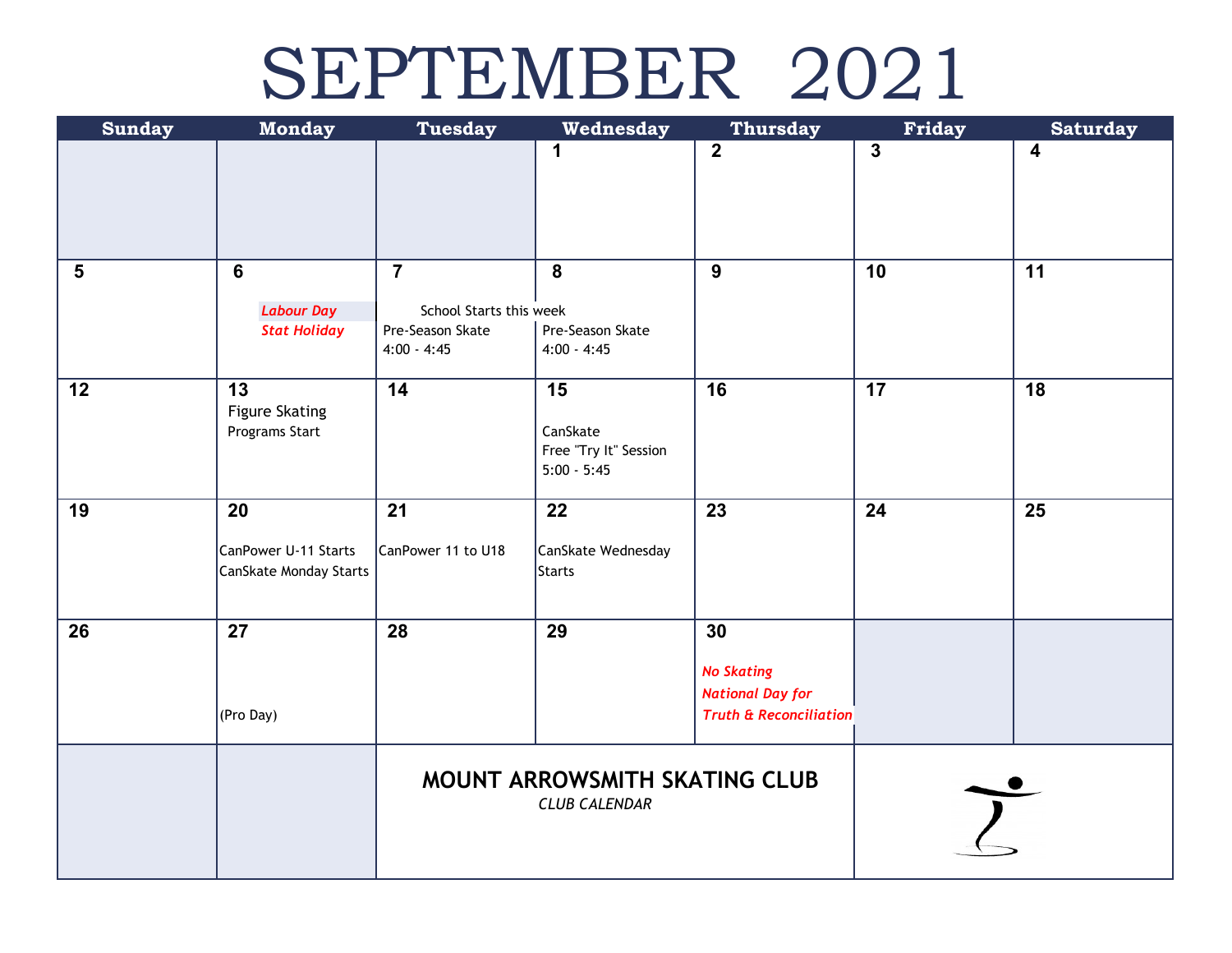# OCTOBER 2021

| <b>Sunday</b>                                                   | <b>Monday</b>                                                   | <b>Tuesday</b>                                        | Wednesday       | <b>Thursday</b> | Friday                       | <b>Saturday</b> |
|-----------------------------------------------------------------|-----------------------------------------------------------------|-------------------------------------------------------|-----------------|-----------------|------------------------------|-----------------|
|                                                                 |                                                                 |                                                       |                 |                 | $\mathbf 1$                  | $\overline{2}$  |
|                                                                 |                                                                 |                                                       |                 |                 |                              |                 |
| $\mathbf{3}$                                                    | $\overline{\mathbf{4}}$                                         | $5\phantom{1}$                                        | $6\phantom{1}$  | $\overline{7}$  | $\boldsymbol{8}$             | 9               |
| 10                                                              | $\overline{11}$<br><b>Thanksgiving Day</b><br><b>No Skating</b> | $\overline{12}$                                       | $\overline{13}$ | $\overline{14}$ | 15                           | $\overline{16}$ |
| 17                                                              | $\overline{18}$                                                 | $\overline{19}$                                       | 20              | $\overline{21}$ | $\overline{22}$<br>(Pro Day) | $\overline{23}$ |
| 24                                                              | $\overline{25}$                                                 | 26                                                    | 27              | <b>28</b>       | $\overline{29}$              | 30              |
| $\overline{31}$<br>$\overline{\binom{3}{2}}$<br>Happy Halloween |                                                                 | MOUNT ARROWSMITH SKATING CLUB<br><b>CLUB CALENDAR</b> |                 |                 |                              |                 |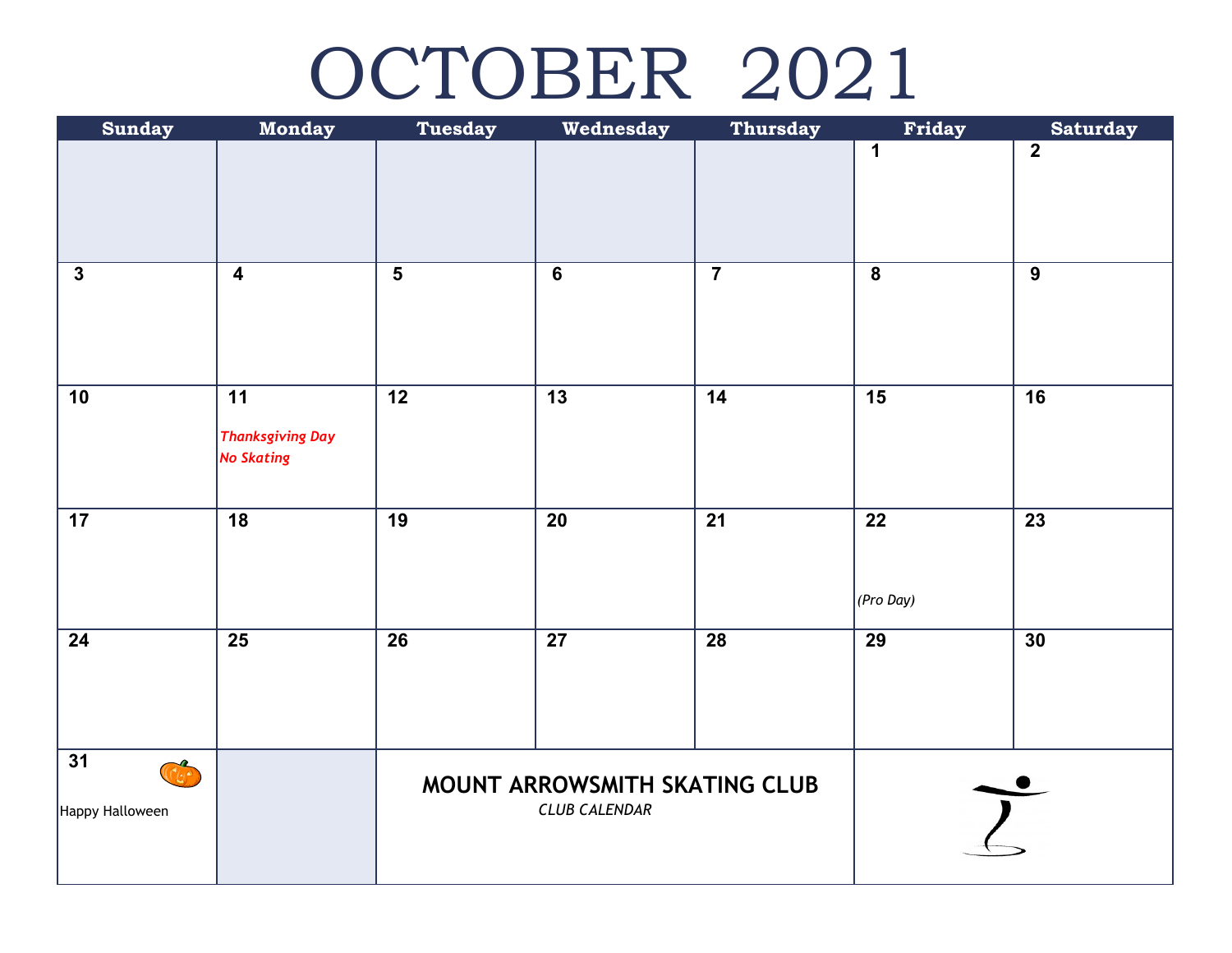### NOVEMBER 2021

| <b>Sunday</b>  | <b>Monday</b>                      | <b>Tuesday</b>                | Wednesday                             | <b>Thursday</b>                             | Friday          | <b>Saturday</b> |
|----------------|------------------------------------|-------------------------------|---------------------------------------|---------------------------------------------|-----------------|-----------------|
|                | 1                                  | $\overline{2}$                | $\overline{3}$                        | $\overline{\mathbf{4}}$                     | $5\phantom{1}$  | $6\phantom{a}$  |
|                |                                    |                               |                                       |                                             |                 |                 |
|                |                                    |                               |                                       |                                             |                 |                 |
|                |                                    |                               |                                       |                                             |                 |                 |
| $\overline{7}$ | $\overline{\mathbf{8}}$            | $\overline{9}$                | 10                                    | $\overline{11}$<br>ECP                      | $\overline{12}$ | $\overline{13}$ |
|                |                                    |                               |                                       |                                             |                 |                 |
|                |                                    |                               |                                       | <b>Remembrance Day</b><br><b>No Skating</b> |                 |                 |
|                |                                    |                               |                                       |                                             |                 |                 |
| 14             | $\overline{15}$                    | $\overline{16}$               | $\overline{17}$                       | $\overline{18}$                             | $\overline{19}$ | 20              |
|                |                                    |                               |                                       |                                             |                 |                 |
|                | (Pro Day)                          |                               |                                       |                                             |                 |                 |
| 21             | $\overline{22}$                    | 23                            | 24                                    | 25                                          | 26              | 27              |
|                |                                    |                               |                                       |                                             |                 |                 |
|                |                                    | Last Day<br>CanPower 11-U18   | Last Day                              |                                             |                 |                 |
|                |                                    | (10 Sessions)                 | CanSkate Wednesday<br>$(10$ Sessions) |                                             |                 |                 |
| 28             | $\overline{29}$                    | 30                            |                                       |                                             |                 |                 |
|                | Last Day                           |                               |                                       |                                             |                 |                 |
|                | CanSkate Monday &<br>CanPower U-11 |                               |                                       |                                             |                 |                 |
|                | (10 Sessions)                      |                               |                                       |                                             |                 |                 |
|                |                                    |                               |                                       |                                             |                 |                 |
|                |                                    | MOUNT ARROWSMITH SKATING CLUB |                                       |                                             |                 |                 |
|                |                                    | <b>CLUB CALENDAR</b>          |                                       |                                             |                 |                 |
|                |                                    |                               |                                       |                                             |                 |                 |
|                |                                    |                               |                                       |                                             |                 |                 |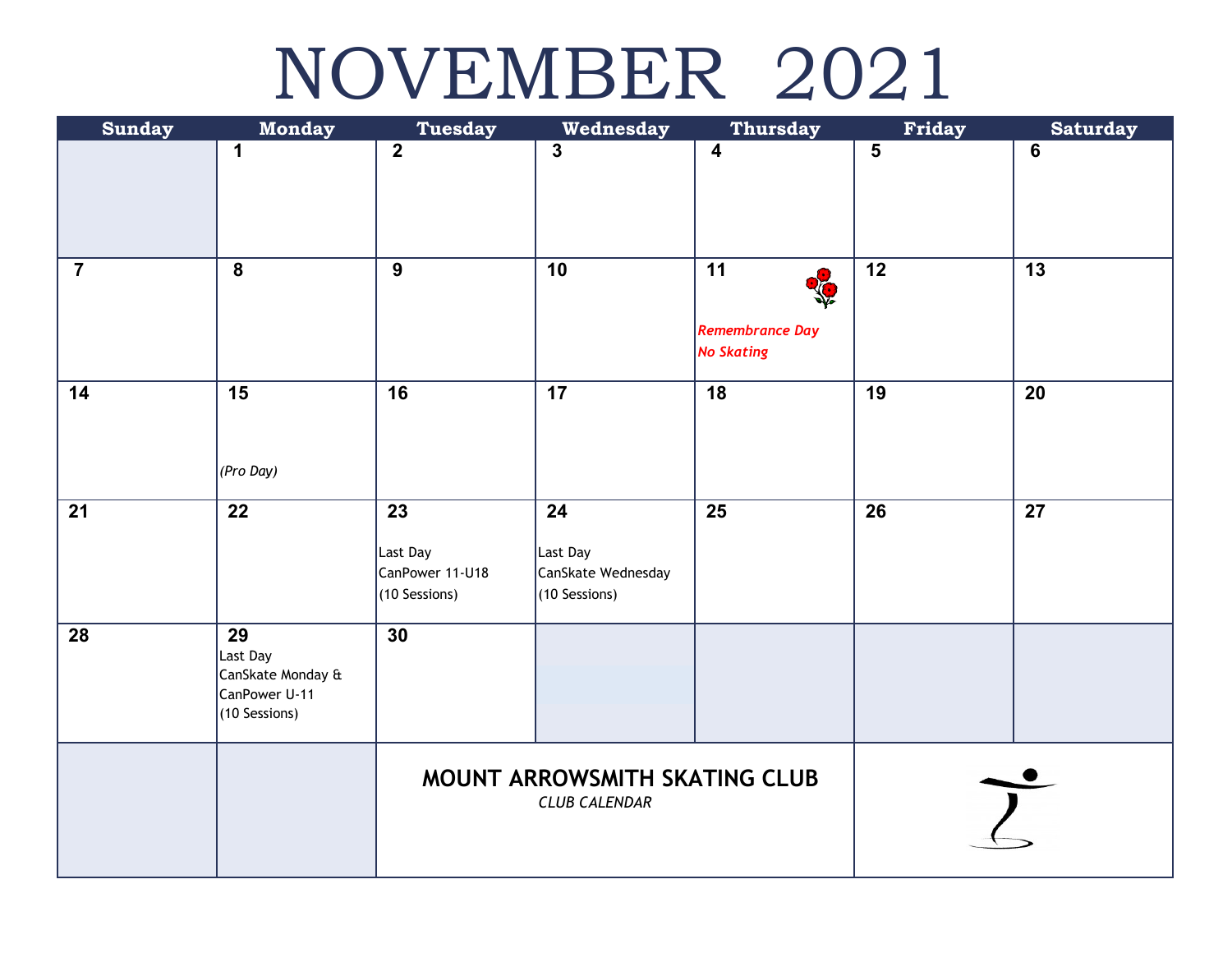#### DECEMBER 2021

| <b>Sunday</b> | <b>Monday</b>  | <b>Tuesday</b>                                                         | Wednesday                                             | Thursday                                                         | Friday                  | <b>Saturday</b>         |
|---------------|----------------|------------------------------------------------------------------------|-------------------------------------------------------|------------------------------------------------------------------|-------------------------|-------------------------|
|               |                |                                                                        | 1                                                     | $\overline{2}$                                                   | $\overline{\mathbf{3}}$ | $\overline{\mathbf{4}}$ |
| $\sqrt{5}$    | $6\phantom{1}$ | $\overline{7}$<br>Winter Wonderland Starts - Amended December Schedule | 8                                                     | $\overline{9}$                                                   | $\overline{10}$         | $\overline{11}$         |
| 12            | 13             | $\overline{14}$                                                        | 15                                                    | $\overline{16}$<br>Last Day of Skating<br>before Christmas Break | $\overline{17}$         | 18                      |
| 19            | 20             | $\overline{21}$                                                        | 22<br><b>CHRISTMAS BREAK - NO SKATING</b>             | $\overline{23}$                                                  | 24                      | $\overline{25}$         |
| 26            | 27             | 28                                                                     | 29<br><b>CHRISTMAS BREAK - NO SKATING</b>             | 30                                                               | 31                      |                         |
|               |                |                                                                        | MOUNT ARROWSMITH SKATING CLUB<br><b>CLUB CALENDAR</b> |                                                                  |                         |                         |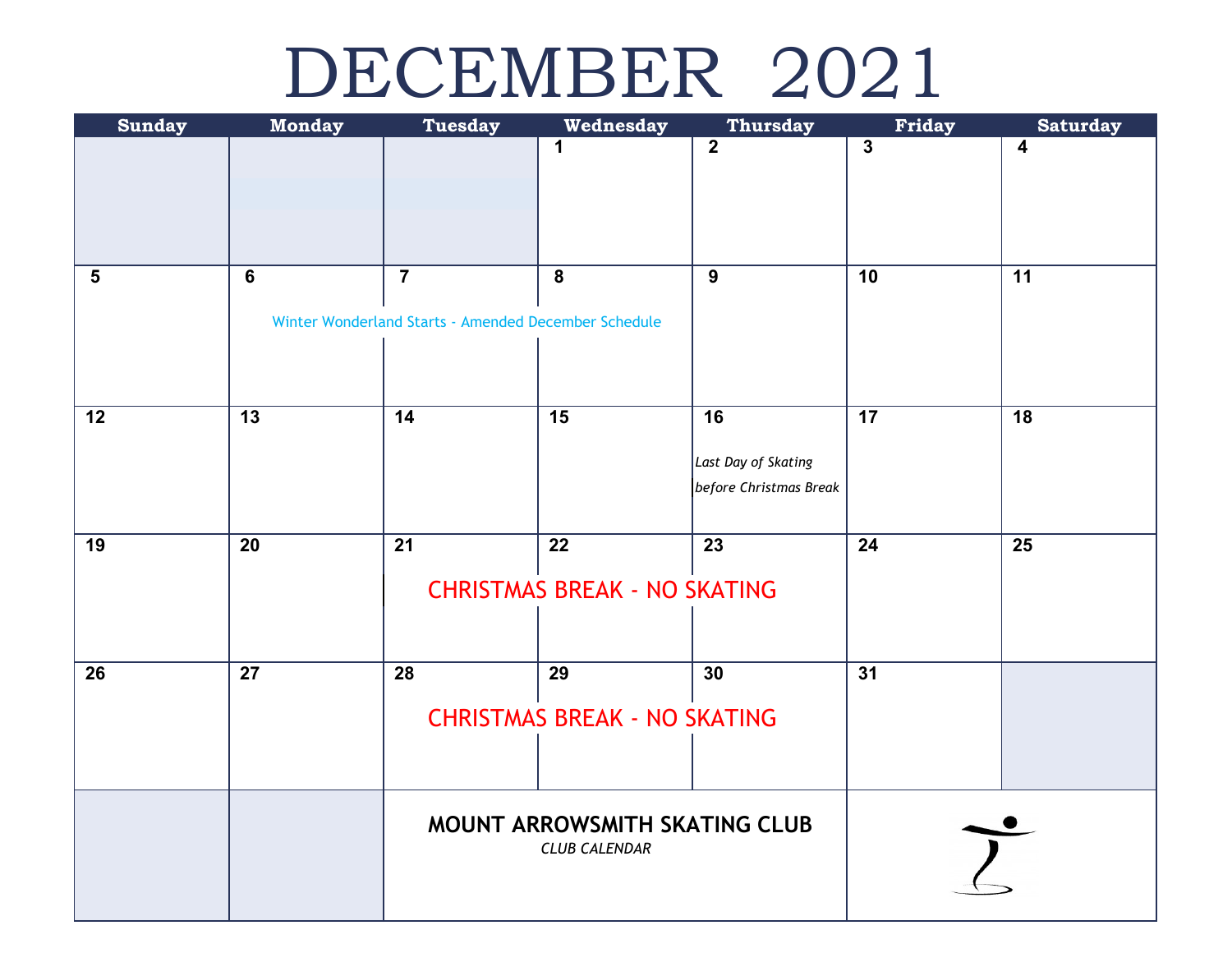## JANUARY 2022

| <b>Sunday</b>    | <b>Monday</b>             | Tuesday                 | Wednesday                     | <b>Thursday</b> | Friday          | <b>Saturday</b>         |  |
|------------------|---------------------------|-------------------------|-------------------------------|-----------------|-----------------|-------------------------|--|
|                  |                           |                         |                               |                 |                 | 1                       |  |
|                  |                           |                         |                               |                 |                 | <b>New Year's Day</b>   |  |
|                  |                           |                         |                               |                 |                 |                         |  |
| $\boldsymbol{2}$ | $\overline{\mathbf{3}}$   | $\overline{\mathbf{4}}$ | $5\phantom{1}$                | $\overline{6}$  | $\overline{7}$  | $\overline{\mathbf{8}}$ |  |
|                  | <b>New Year's Day</b>     | <b>Figure Skating</b>   |                               |                 |                 |                         |  |
|                  | <b>Holiday Observed</b>   | Programs start again    |                               |                 |                 |                         |  |
|                  | <b>No Skating</b>         |                         |                               |                 |                 |                         |  |
| 9                | 10                        | $\overline{11}$         | $\overline{12}$               | $\overline{13}$ | $\overline{14}$ | $\overline{15}$         |  |
|                  | CanPower U-11 Starts      | CanPower 11-U18 Starts  | CanSkate Wednesday            |                 |                 |                         |  |
|                  | CanSkate Monday<br>Starts |                         | <b>Starts</b>                 |                 |                 |                         |  |
|                  |                           |                         |                               |                 |                 |                         |  |
| 16               | 17                        | 18                      | 19                            | 20              | 21              | 22                      |  |
|                  |                           |                         |                               |                 |                 |                         |  |
|                  |                           |                         |                               |                 |                 |                         |  |
|                  |                           |                         |                               |                 |                 |                         |  |
| $\overline{23}$  | $\overline{24}$           | $\overline{25}$         | $\overline{26}$               | 27              | $\overline{28}$ | $\overline{29}$         |  |
|                  |                           |                         |                               |                 |                 |                         |  |
|                  |                           |                         |                               |                 |                 |                         |  |
| 30               | $\overline{31}$           |                         |                               |                 |                 |                         |  |
|                  |                           |                         | MOUNT ARROWSMITH SKATING CLUB |                 |                 |                         |  |
|                  |                           | <b>CLUB CALENDAR</b>    |                               |                 |                 |                         |  |
|                  |                           |                         |                               |                 |                 |                         |  |
|                  |                           |                         |                               |                 |                 |                         |  |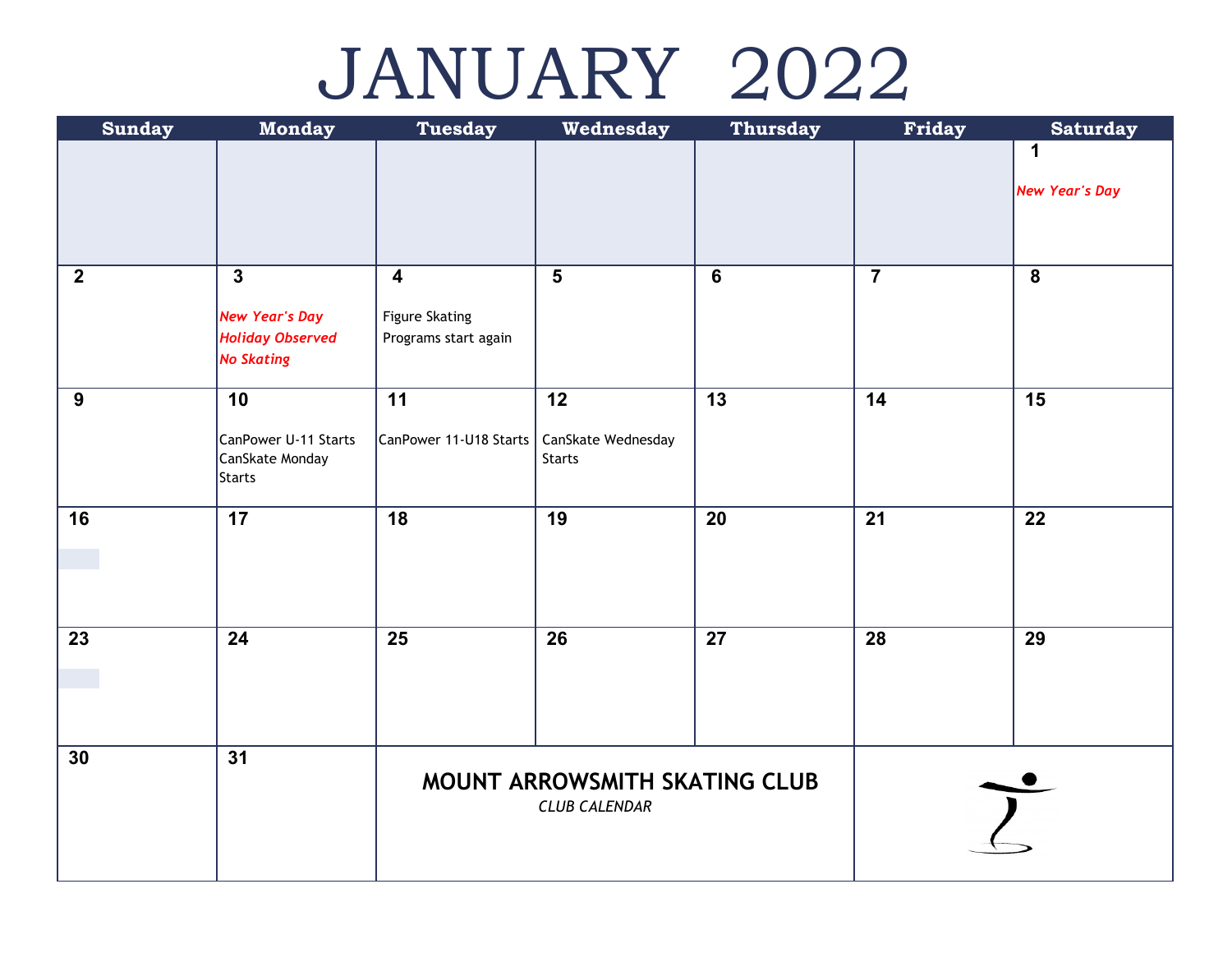#### FEBRUARY 2022

| <b>Sunday</b>   | <b>Monday</b>                                             | <b>Tuesday</b>                                        | Wednesday       | <b>Thursday</b>         | Friday                  | <b>Saturday</b>         |
|-----------------|-----------------------------------------------------------|-------------------------------------------------------|-----------------|-------------------------|-------------------------|-------------------------|
|                 |                                                           | 1                                                     | $\overline{2}$  | $\overline{\mathbf{3}}$ | $\overline{\mathbf{4}}$ | $\overline{\mathbf{5}}$ |
| $\bf 6$         | $\overline{7}$                                            | $\overline{8}$                                        | $\overline{9}$  | $\overline{10}$         | 11<br>$ $ (Pro Day)     | $\overline{12}$         |
| $\overline{13}$ | 14<br>Valentines Day                                      | $\overline{15}$                                       | $\overline{16}$ | $\overline{17}$         | $\overline{18}$         | $\overline{19}$         |
| 20              | $\overline{21}$<br><b>Family Day</b><br><b>No Skating</b> | $\overline{22}$                                       | $\overline{23}$ | $\overline{24}$         | $\overline{25}$         | $\overline{26}$         |
| $\overline{27}$ | $\overline{28}$                                           |                                                       |                 |                         |                         |                         |
|                 |                                                           | MOUNT ARROWSMITH SKATING CLUB<br><b>CLUB CALENDAR</b> |                 |                         |                         |                         |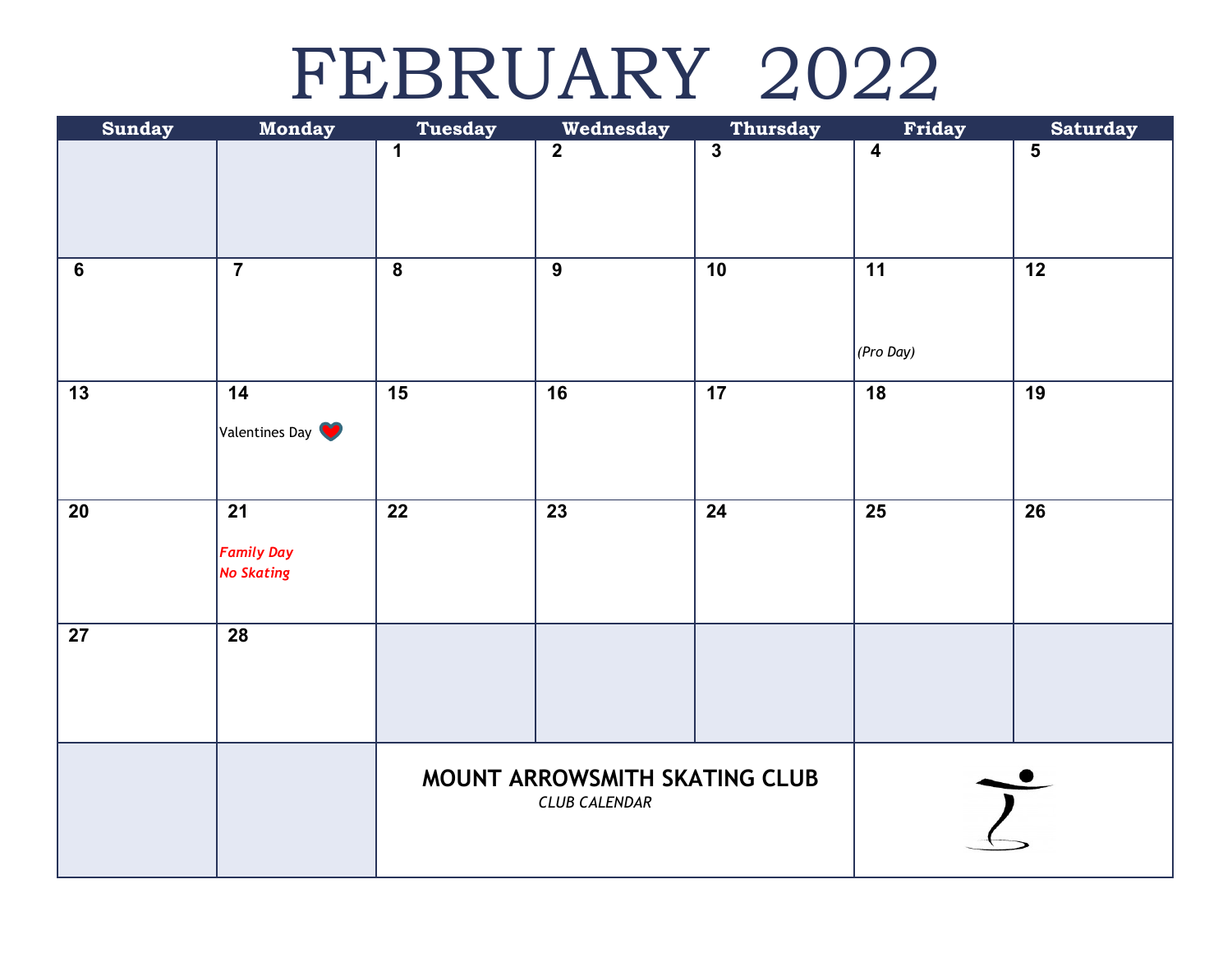# MARCH 2022

| <b>Sunday</b> | <b>Monday</b>     | <b>Tuesday</b>                        | Wednesday            | <b>Thursday</b> | Friday                  | <b>Saturday</b> |
|---------------|-------------------|---------------------------------------|----------------------|-----------------|-------------------------|-----------------|
|               |                   | 1                                     | $\mathbf{2}$         | 3               | $\overline{\mathbf{4}}$ | 5               |
|               |                   |                                       |                      |                 |                         |                 |
|               |                   |                                       |                      |                 |                         |                 |
|               |                   |                                       |                      |                 |                         |                 |
| $\bf 6$       | $\overline{7}$    | $\boldsymbol{8}$                      | $\boldsymbol{9}$     | $\overline{10}$ | 11                      | $\overline{12}$ |
|               | Last Day          |                                       |                      |                 |                         |                 |
|               | CanSkate Monday & | Last Day                              | Last Day             |                 |                         |                 |
|               | CanPower U-11     | CanPower 11-U18                       | CanSkate Wednesday   |                 |                         |                 |
|               | (8 Sessions)      | (9 Sessions)                          | $(9$ sessions)       |                 |                         |                 |
| 13            | 14                | $\overline{15}$                       | $\overline{16}$      | 17              | 18                      | 19              |
|               |                   |                                       |                      |                 |                         |                 |
|               |                   | Spring Break - NO SKATING for Week #1 |                      |                 |                         |                 |
|               |                   |                                       |                      |                 |                         |                 |
|               |                   | $\overline{22}$                       |                      |                 |                         |                 |
| 20            | $\overline{21}$   |                                       | 23                   | 24              | $\overline{25}$         | 26              |
|               |                   |                                       |                      |                 |                         |                 |
|               |                   | Spring Break - Skating for Week #2    |                      |                 |                         |                 |
|               |                   |                                       |                      |                 |                         |                 |
| 27            | 28                | 29                                    | 30                   | 31              |                         |                 |
|               |                   |                                       |                      |                 |                         |                 |
|               |                   |                                       |                      |                 |                         |                 |
|               |                   |                                       |                      |                 |                         |                 |
|               |                   |                                       |                      |                 |                         |                 |
|               |                   | MOUNT ARROWSMITH SKATING CLUB         |                      |                 |                         |                 |
|               |                   |                                       | <b>CLUB CALENDAR</b> |                 |                         |                 |
|               |                   |                                       |                      |                 |                         |                 |
|               |                   |                                       |                      |                 |                         |                 |